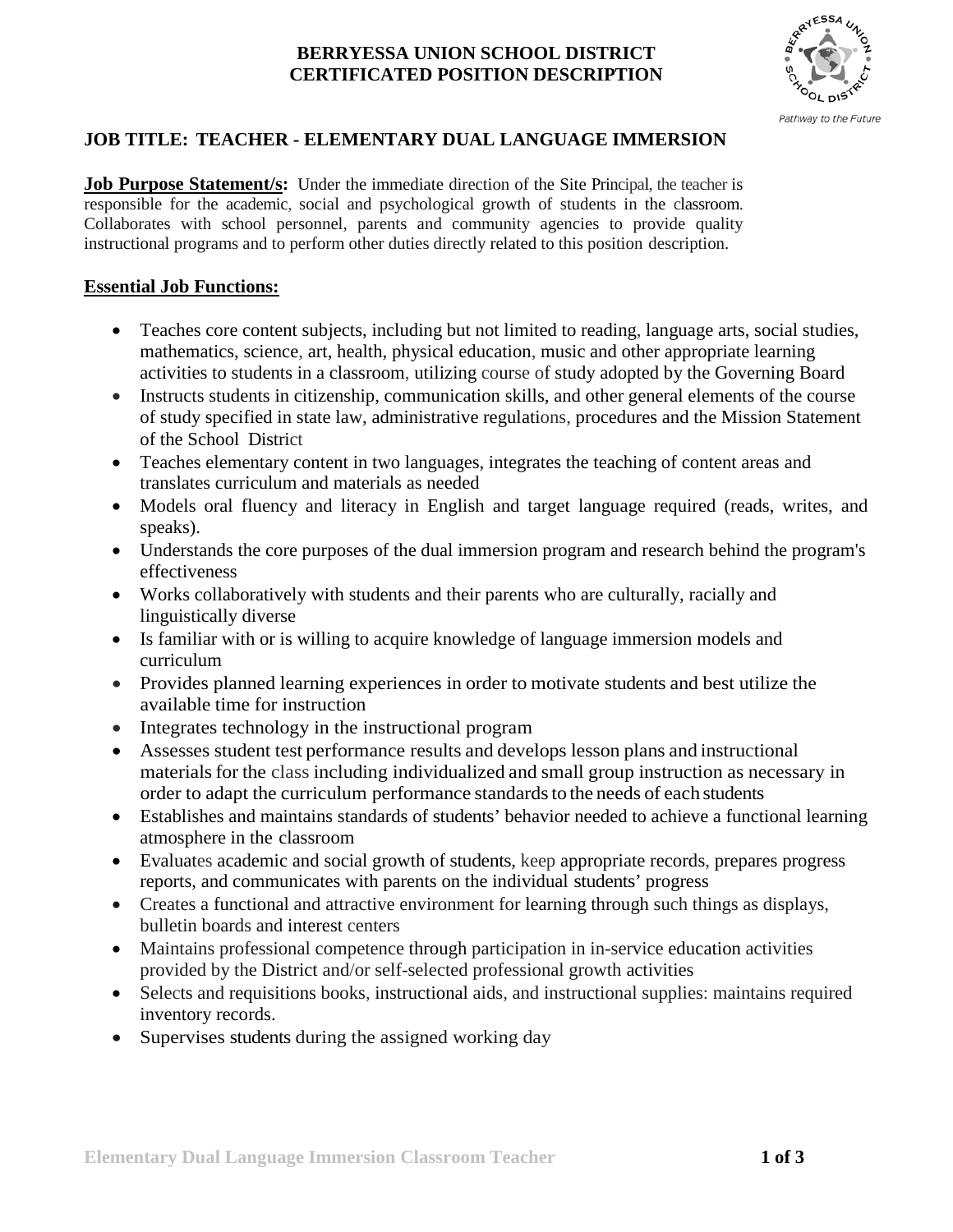### **BERRYESSA UNION SCHOOL DISTRICT CERTIFICATED POSITION DESCRIPTION**



# **JOB TITLE: TEACHER - ELEMENTARY DUAL LANGUAGE IMMERSION**

## **Job Requirements – Qualifications**

To perform this job successfully, an individual must be able to perform each essential duty satisfactorily. The requirements listed below are representative of the knowledge, skill, and/or ability required. Reasonable accommodations may be made to enable individuals with disabilities to perform the essential functions.

### **Education and Experience Requirements:**

- Must possess a valid California teaching credential and qualifications appropriate to the specific assignment
- Three years of successful classroom teaching experience is desirable
- Master's Degree in Education or related field preferred
- Must have experience with diverse student and community populations
- Must have experience in and understanding of second language acquisition theory and teaching and learning in multilingual settings

### **Knowledge and Abilities:**

### **KNOWLEDGE OF:**

- Principles, theories, practices, methods, and techniques used in curriculum and classroom instruction
- Classroom procedures which promote appropriate student conduct and motivation for student learning
- Current trends and research concerning the growth and development of children.

# **ABILITY TO:**

- Adapt plans to meet different needs, learning rates, and instruction levels of students
- Create an instructional program and a classroom environment favorable to learning and personal growth
- Establish effective rapport with students
- Motivate students to develop skills, attitudes, and knowledge needed to provide a solid foundation for elementary education, in accordance with each student's ability
- Display the use of good judgement in making decisions
- Maintain professional relationships with students, parents, colleagues, and supervising staff members
- Exchange information and make presentations
- Stand, sit and circulate for extended periods of time
- Communicate effectively with students, parents, and colleagues